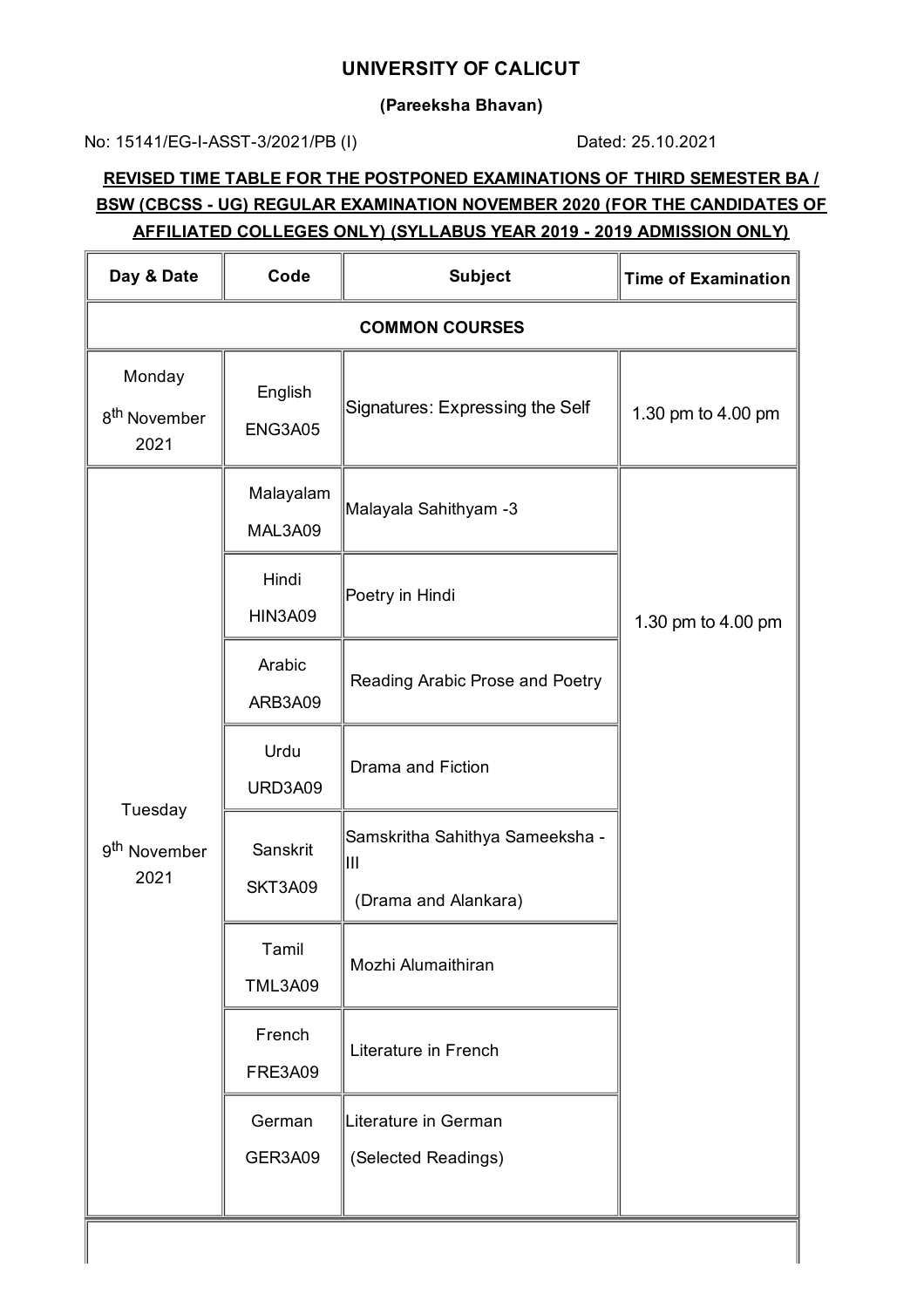## **CORE COURSES**

| Day & Date                                     | Code                                                                                                                                                                                       | <b>Subject</b>                                                         | <b>Time of Examination</b> |  |
|------------------------------------------------|--------------------------------------------------------------------------------------------------------------------------------------------------------------------------------------------|------------------------------------------------------------------------|----------------------------|--|
| Wednesday<br>10 <sup>th</sup> November<br>2021 | Sociology<br>SGY3B03                                                                                                                                                                       | Sociological Theory: An<br>Introduction<br>(Common for Double<br>Main) | 1.30 pm to 4.00 pm         |  |
|                                                | History<br><b>HIS3B03</b>                                                                                                                                                                  | World History - I                                                      | 1.30 pm to 4.00 pm         |  |
|                                                | <b>Islamic History</b><br><b>ISH3B01</b>                                                                                                                                                   | Social and Political<br>Stucture of Islam                              | 1.30 pm to 4.00 pm         |  |
|                                                | <b>Islamic Studies</b><br><b>ISL3B03</b>                                                                                                                                                   | History of Islamic<br>Civilization - I                                 | 1.30 pm to 4.00 pm         |  |
|                                                | <b>Islamic Finance with</b><br><b>Computer Application</b><br>IFC3B03                                                                                                                      | Introduction to<br>Computers, Office<br>Automation and Internet        | 1.30 pm to 4.00 pm         |  |
|                                                | <b>Travel &amp; Tourism</b><br>Management<br>TTM3B03                                                                                                                                       | Air Transportation and<br>Airport operations                           | 1.30 pm to 4.00 pm         |  |
|                                                | <b>West Asian Studies</b><br>WAS3B03                                                                                                                                                       | Informatics                                                            | 1.30 pm to 4.00 pm         |  |
|                                                | Economics /<br>Economics with<br>Specialisation in<br>Development<br>Economics /<br>Economics with<br>Specialisation in<br>Foreign Trade /<br>Economics with Islamic<br>Finance<br>ECO3B03 | <b>Quantitative Methods for</b><br>Economic Analysis - I               | 1.30 pm to 4.00 pm         |  |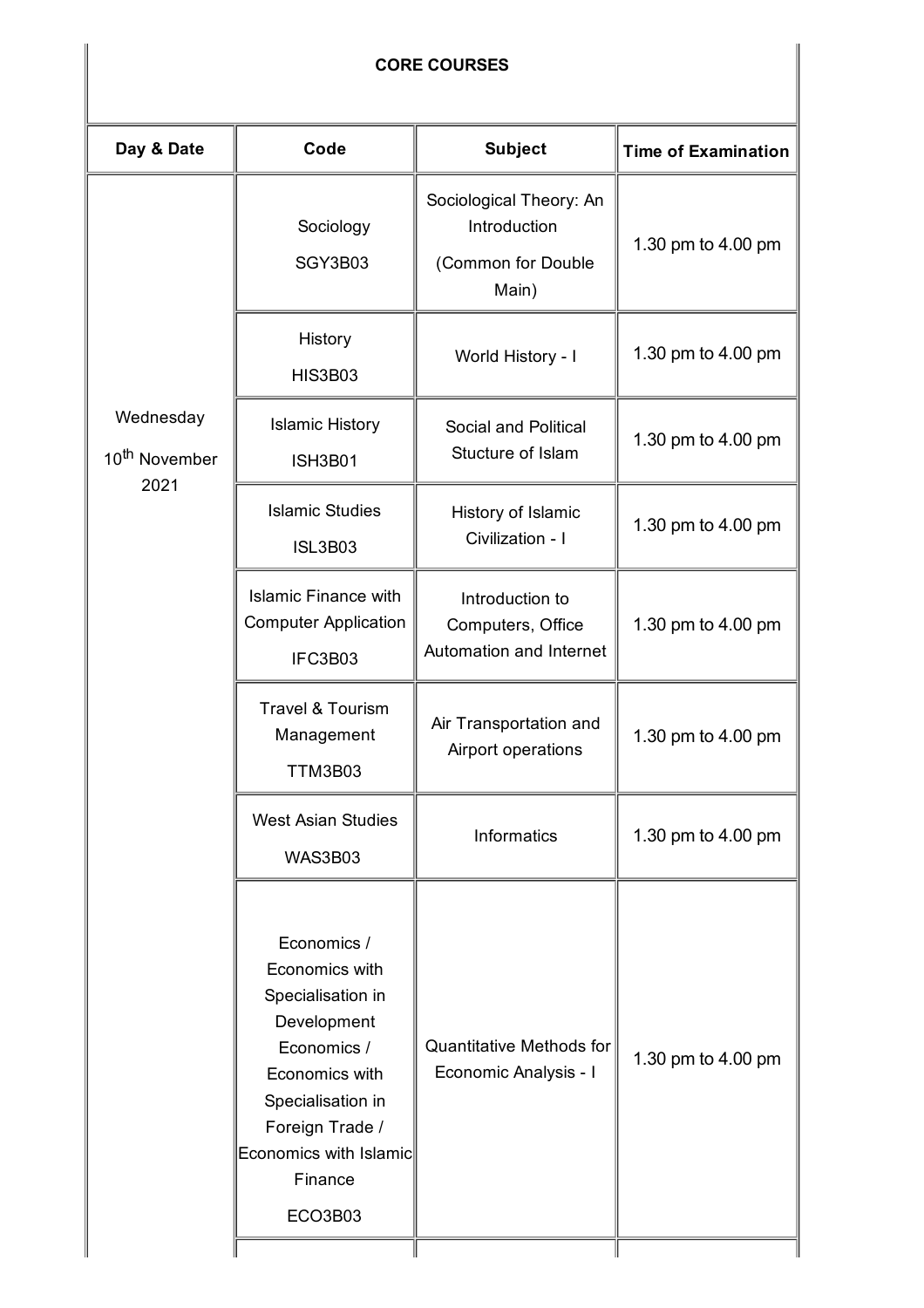| Wednesday<br>10 <sup>th</sup> November<br>2021<br>Thursday<br>11 <sup>th</sup> November<br>2021 | <b>Political Science</b><br>POL3B01           | Indian Government &<br><b>Politics</b>                                                                      | 1.30 pm to 4.00 pm |
|-------------------------------------------------------------------------------------------------|-----------------------------------------------|-------------------------------------------------------------------------------------------------------------|--------------------|
|                                                                                                 | Philosophy<br>PHL3B03                         | Methodology of<br>Humanities & Philosophy                                                                   | 1.30 pm to 4.00 pm |
|                                                                                                 | Journalism & Mass<br>Communication<br>JOU3B03 | Reporting for the Print                                                                                     | 1.30 pm to 4.00 pm |
|                                                                                                 | <b>BSW</b><br>BSW3B03                         | Introduction to Social<br>Case Work                                                                         | 1.30 pm to 4.00 pm |
|                                                                                                 | Mridangam<br>MMR3B03                          | Rhythmology - I                                                                                             | 1.30 pm to 4.00 pm |
|                                                                                                 | Music - Vocal<br>MUS3B03                      | Musicology - I                                                                                              | 1.30 pm to 4.00 pm |
|                                                                                                 | Violin / Veena<br>MVE3B03 /<br>MVI3B03        | Musicology - I                                                                                              | 1.30 pm to 4.00 pm |
|                                                                                                 | English<br>ENG3B03                            | <b>Appreciating Prose</b><br>(Common for Double<br>Main)                                                    | 1.30 pm to 4.00 pm |
|                                                                                                 | <b>Functional English</b><br>FEN3B03          | Language and<br>Technology                                                                                  | 1.30 pm to 4.00 pm |
|                                                                                                 | Malayalam<br>MAL3B03                          | Naveena Malayala<br>Kavitha                                                                                 | 1.30 pm to 4.00 pm |
|                                                                                                 | Hindi<br><b>HIN3B03</b>                       | Hindi Sahithya ka Ithihas<br>(Adhunik Kal Gadhya) /<br>History of Hindi Literature<br>(Modern Period Prose) | 1.30 pm to 4.00 pm |
|                                                                                                 | Sanskrit<br>SKT3B03                           | Khantakavyam,<br>Gadhyakavyam cha<br>(Khantakavya<br>and Gadhyakavya)                                       | 1.30 pm to 4.00 pm |
|                                                                                                 |                                               |                                                                                                             |                    |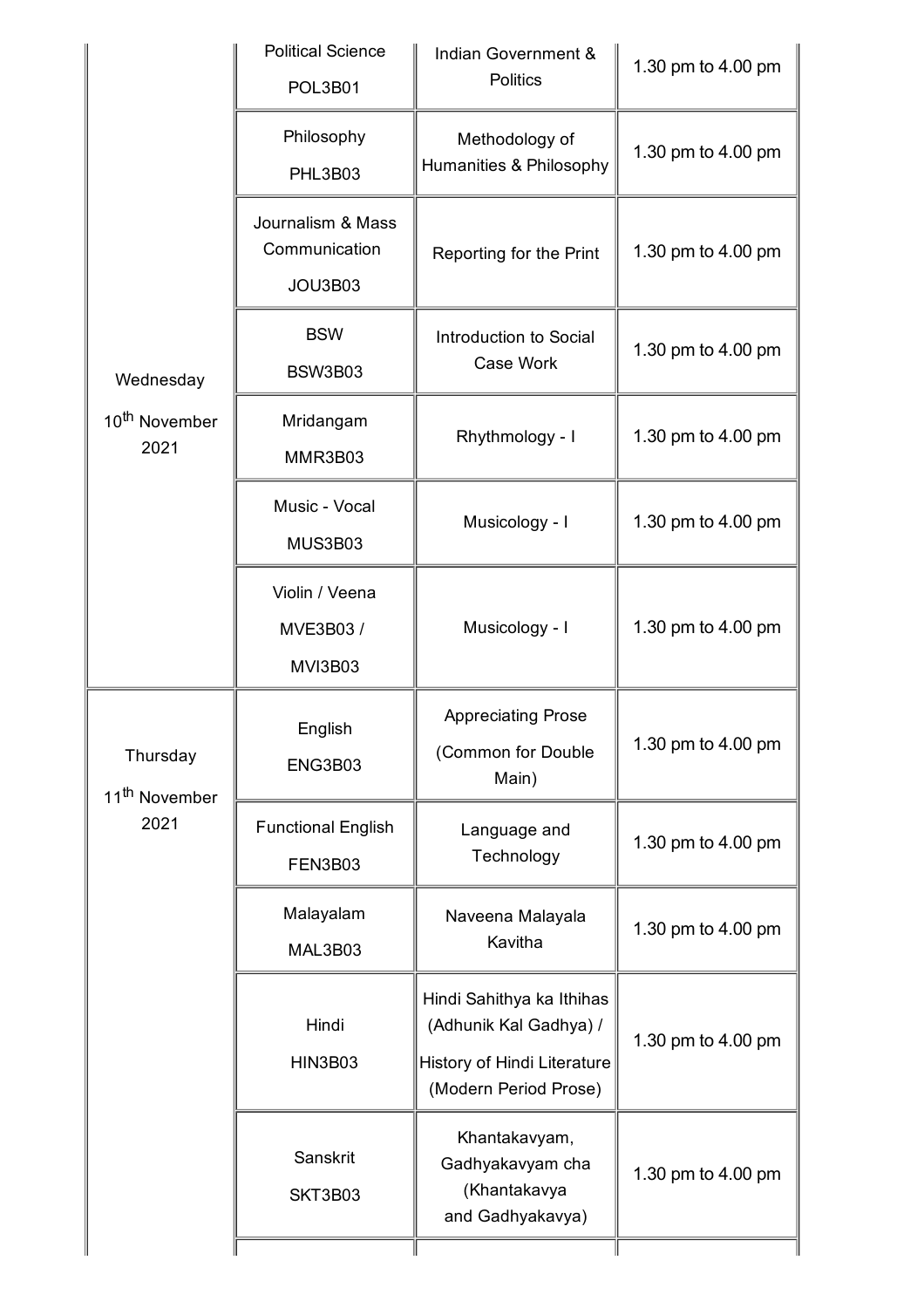| Thursday<br>11 <sup>th</sup> November<br>2021 | Arabic<br>ARB3B03                                                     | <b>Applied Arabic Grammar</b>                                          | 1.30 pm to 4.00 pm |
|-----------------------------------------------|-----------------------------------------------------------------------|------------------------------------------------------------------------|--------------------|
|                                               | Arabic<br>ARD3B03                                                     | <b>Reading Modern Arabic</b><br>Prose & Poetry<br>(For Double Main)    | 1.30 pm to 4.00 pm |
|                                               | <b>Functional Arabic</b><br><b>FAR3B03</b>                            | Indian Writing in Arabic                                               | 1.30 pm to 4.00 pm |
|                                               | Urdu<br>URD3B03                                                       | Tharjuma aur Thasreel<br>(Translation and<br>Communication)            | 1.30 pm to 4.00 pm |
|                                               | Tamil<br><b>TML3B03</b>                                               | Idaikkala Ilakkiyam                                                    | 1.30 pm to 4.00 pm |
|                                               | <b>Public Administration</b><br><b>PUB3B01</b>                        | <b>Administrative Thought</b>                                          | 1.30 pm to 4.00 pm |
| Friday<br>12 <sup>th</sup> November<br>2021   | Sociology<br>SGY3B04                                                  | Social Stratification and<br>Inequality<br>(Common for Double<br>Main) | 2.00 pm to 4.30 pm |
|                                               | History<br><b>HIS3B04</b>                                             | Indian History - I<br>(Common for Double<br>Main)                      | 2.00 pm to 4.30 pm |
|                                               | <b>Islamic History</b><br>ISH3B02 / ISH4B02                           | History of Pious Caliphate<br>and Ummayyads                            | 2.00 pm to 4.30 pm |
|                                               | <b>Islamic Studies</b><br><b>ISL3B04</b>                              | Introduction to Muslim<br>Reformation                                  | 2.00 pm to 4.30 pm |
|                                               | <b>Islamic Finance with</b><br><b>Computer Application</b><br>IFC3B04 | <b>Basics of Islamic Finance</b>                                       | 2.00 pm to 4.30 pm |
|                                               | <b>Travel &amp; Tourism</b><br>Management<br>TTM3B04                  | <b>Indian Tourism</b><br><b>Resources</b>                              | 2.00 pm to 4.30 pm |
|                                               |                                                                       |                                                                        |                    |